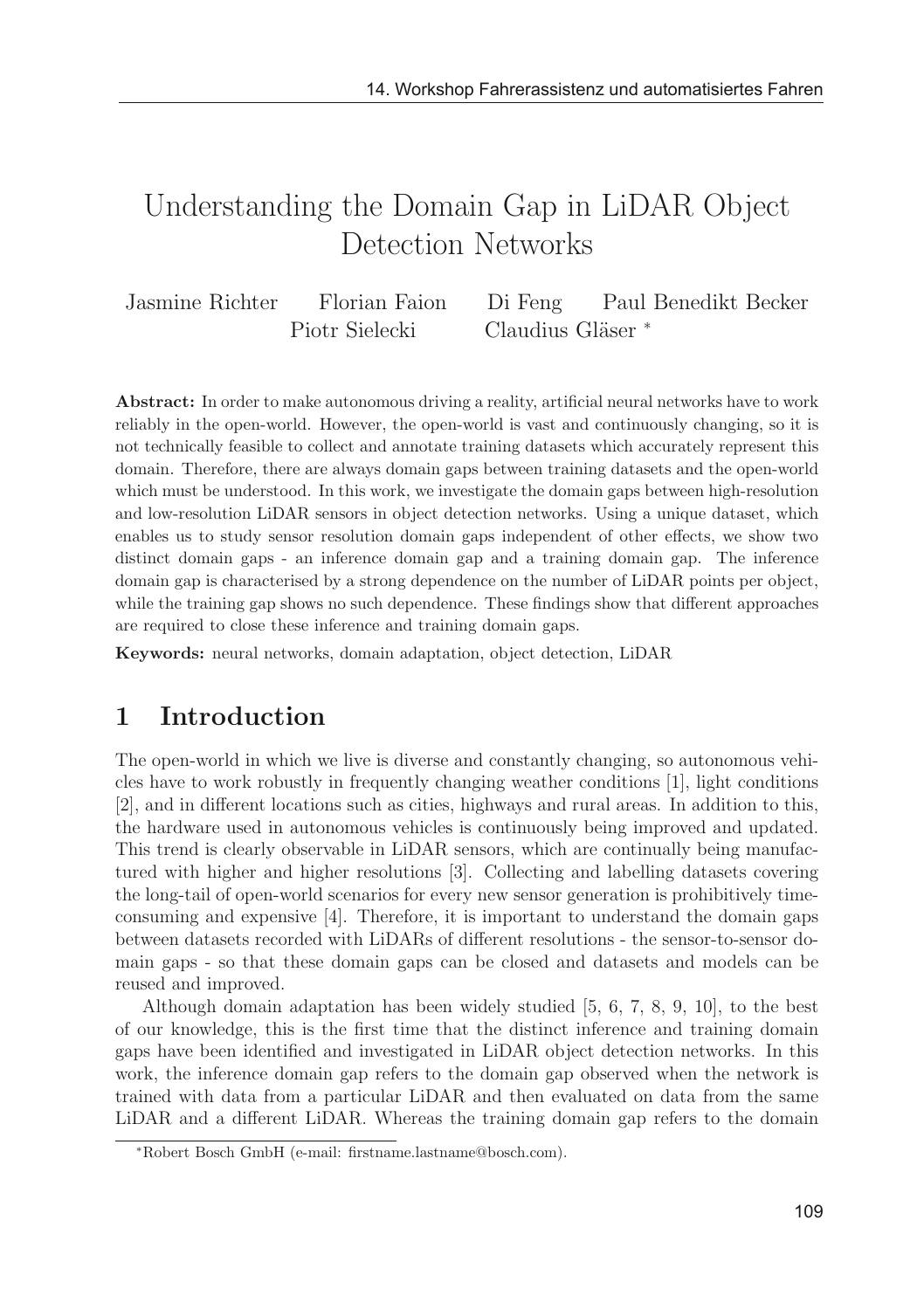gap observed when two networks are trained, the first with data from one LiDAR and the second with data from another LiDAR, and then both evaluated on data from one of those LiDARs. This distinction is only identifiable because, unlike other autonomous driving datasets [11, 12], our dataset enables us to study the sensor-to-sensor domain gaps directly and independently of other common domain gaps, such as from different weather conditions, light conditions and locations.

## 2 Dataset

In order to isolate the sensor-to-sensor domain gaps from other domain gaps, we used a unique dataset in which LiDAR data from high-resolution Hesai Pandar64P sensors and low-resolution Velodyne VLP-32C sensors was recorded simultaneously. This dataset was collected on a drive of 7,800 km, visiting 33 cities in 6 European countries. The route was chosen to maximise scenario variety and includes highway, rural and urban driving in diverse environmental conditions including day and night, as well as clear and adverse weather. For this work, we used around 13,100 single frames containing around 432,000 labelled bounding boxes in total.

The high-resolution and low-resolution LiDAR sensors were mounted in an alternating pattern on the roof of the car, as shown in Figure 1. These alternating mounting positions ensure that both the high-resolution and low-resolution sensors cover the full 360◦ field-of-view. The different sensor resolutions and fields-of-view cause an uneven distribution of points to be received from the objects in the dataset, with slightly more points received from the low-resolution sensors in the bottom-left and top-right of the BEV (where points are received from two low-resolution sensors and one high-resolution sensor) and significantly more points received from the high-resolution sensors in the topleft and bottom-right of the BEV (where points are received from two high-resolution sensors and one low-resolution sensor).



Figure 1: Configuration of the LiDAR sensors. Left: LiDAR points overlayed on camera images for the high-resolution Hesai Pandar64P sensors and low-resolution Velodyne VLP-32C sensors respectively. Right: Relative number of points received per object from the high-resolution Hesai Pandar64P sensors and low-resolution Velodyne VLP-32C sensors as a function of  $(x, y)$  location in the bird's eye view  $(BEV)$ .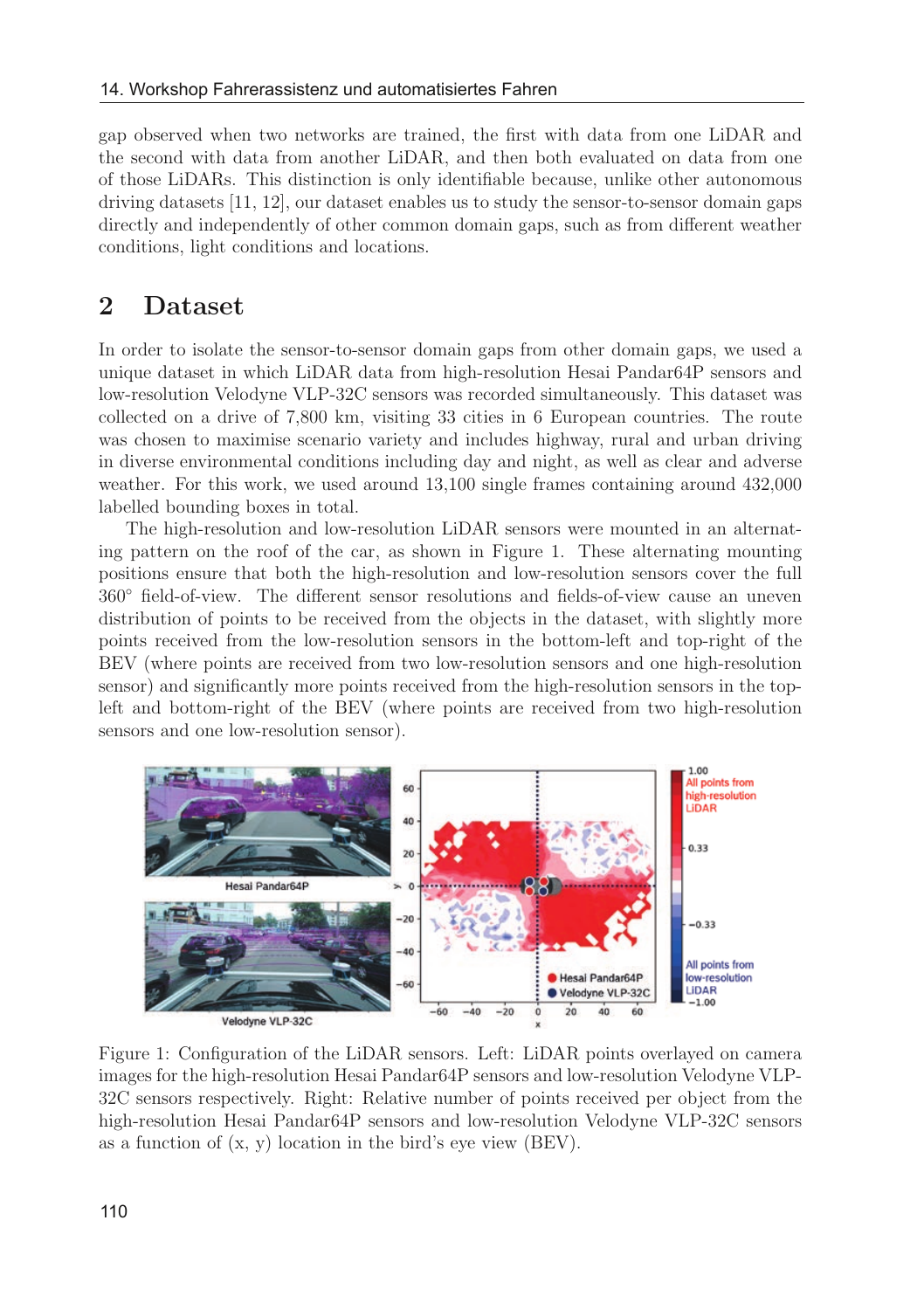# 3 Experiments

Our experiments were carried out on an object detection network based on the PIXOR architecture [13]. Identical randomly initialised weights and hyperparameters were used for all trainings. First, we quantitatively compared relative average precisions. Then we explored how relative average precision varies spatially over the BEV. Finally, we investigated the relationship between recall and the average number of points received per object.

## 3.1 Relative average precision

In order to quantify the distinct inference and training sensor-to-sensor domain gaps, we trained and evaluated using all sensor combinations. The relative average precisions (APs) of these trainings and evaluations are shown in Table 1. The relative difference in the APs indicate a fundamental dissimilarity between the inference domain gap and the training domain gap.

Table 1: Relative APs of object detection networks trained and evaluated on different combinations of high-resolution and low-resolution LiDAR sensors. Higher is better. Top: Inference domain gap. Bottom: Training domain gap.

| $+25%$<br>$+11\%$<br>High-res<br>High-res<br>High-res<br>Low-res |          | Trained on   Evaluated on    Relative AP |       |         | Trained on Evaluated on Relative AP |       |
|------------------------------------------------------------------|----------|------------------------------------------|-------|---------|-------------------------------------|-------|
|                                                                  |          |                                          |       |         |                                     |       |
|                                                                  | High-res | Low-res                                  | $0\%$ | Low-res | Low-res                             | $0\%$ |

| Trained on | Evaluated on    Relative AP |        |          | Trained on Evaluated on Relative AP |        |
|------------|-----------------------------|--------|----------|-------------------------------------|--------|
| High-res   | High-res                    | $+7\%$ | High-res | Low-res                             | $0\%$  |
| Low-res    | High-res                    | $0\%$  | Low-res  | Low-res                             | $+6\%$ |

### 3.1.1 Inference domain gap

For the inference domain gap (trained on high-resolution and evaluated on high-resolution and low-resolution, or trained on low-resolution and evaluated on high-resolution and low-resolution), the relative AP is higher when the evaluation is carried out using the high-resolution LiDAR data, independent of whether the object detection network was trained with high-resolution or low-resolution LiDAR data. This shows that using a higher-resolution LiDAR sensor at inference time can improve the performance of the object detection network, even if the network was trained with data from a different LiDAR sensor.

### 3.1.2 Training domain gap

In contrast to the inference domain gap, for the training domain gap (trained on highresolution and low-resolution, then evaluated on either high-resolution or low-resolution), the relative AP is higher when the evaluation is carried out using LiDAR data from the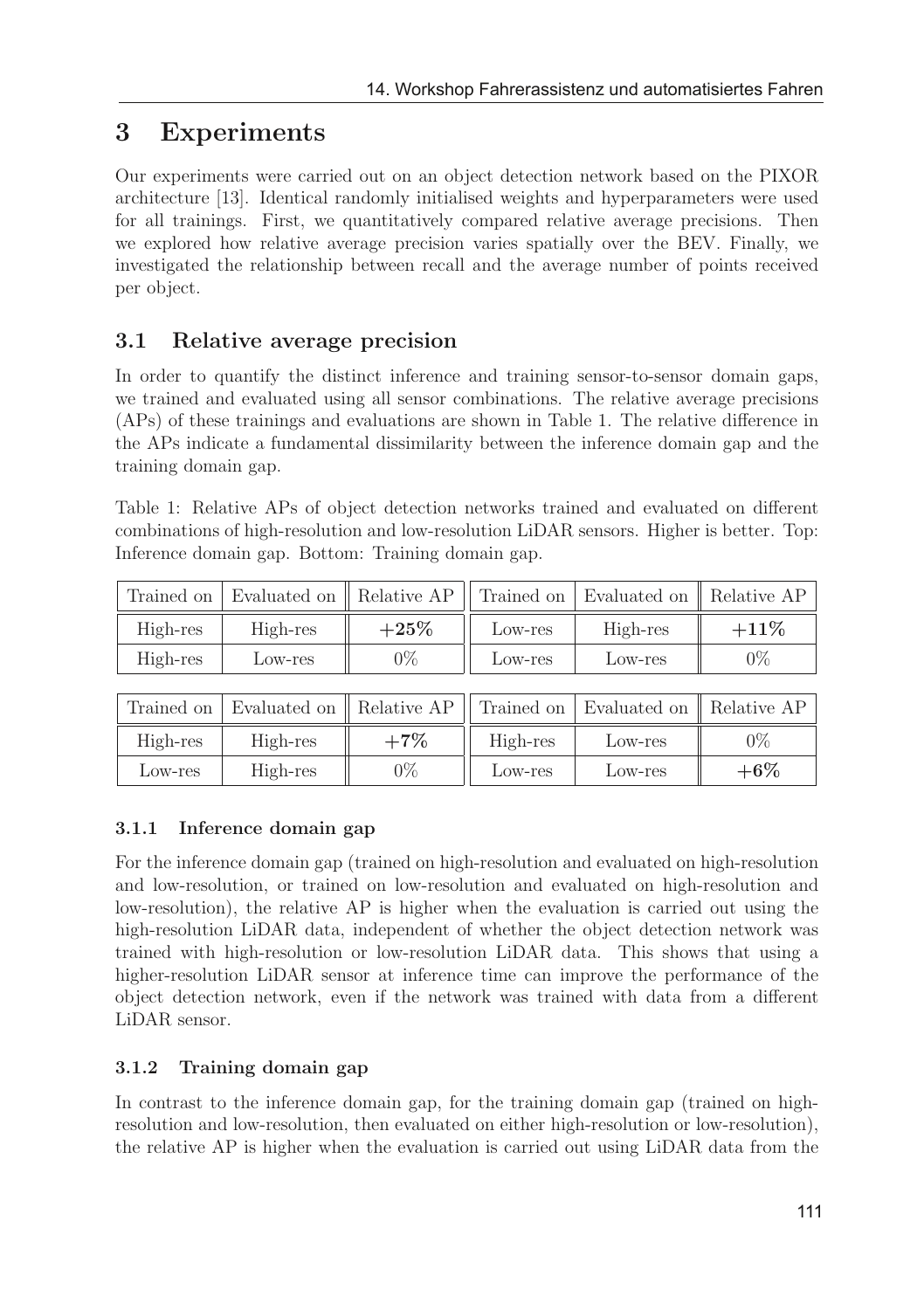same sensor that was used for training. In this case, there is no evidence that using a higher-resolution LiDAR sensor at training time leads to any improvement in the object detection network performance. In fact, it actually results in worse performance. The object detection network performs best when it is trained using data from the same LiDAR sensor that is used for the evaluation.

### 3.2 Spatial variation of relative average precision

In order to further understand the domain gaps observed in the relative APs, we explored how relative AP varies spatially over the BEV. Figure 2 shows the relative AP of all objects as a function of  $(x, y)$  location in the BEV, for the networks trained on highresolution and low-resolution LiDAR data respectively. While Figure 3 shows the relative AP of all objects as a function of  $(x, y)$  location in the BEV, for the networks evaluated on high-resolution and low-resolution LiDAR data respectively.



Figure 2: Relative AP of all objects as a function of  $(x, y)$  location in the BEV. Left: Trained on high-resolution LiDAR data. Right: Trained on low-resolution LiDAR data.



Figure 3: Relative AP of all objects as a function of  $(x, y)$  location in the BEV. Left: Evaluated on high-resolution LiDAR data. Right: Evaluated on low-resolution LiDAR data.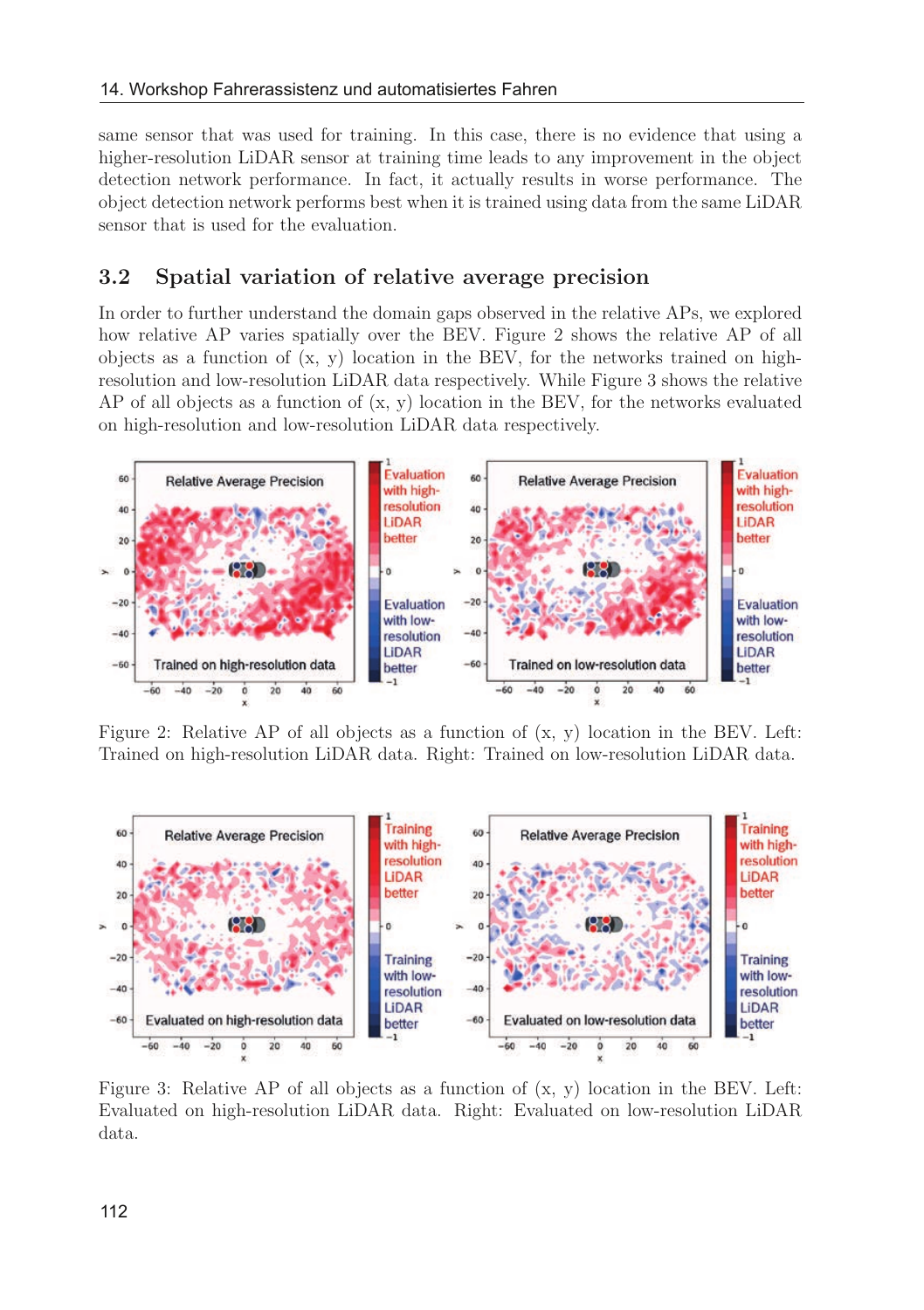#### 3.2.1 Inference domain gap

For the inference domain gap, independent of whether the network was trained on highresolution or low-resolution LiDAR data, the relative AP is not evenly distributed over the entire BEV. Instead, for both plots in Figure 2, the relative AP is higher in the top-left and bottom-right of the BEV. This distribution of relative AP looks very similar to the distribution of relative points per object shown in Figure 1. Again, this indicates that no matter which LiDAR data is used for training, the performance of the object detection network can be improved at inference time by using a higher-resolution LiDAR sensor at inference time.

#### 3.2.2 Training domain gap

In contrast to the inference domain gap, for the training domain gap, the relative AP is evenly distributed over the entire BEV for both plots in Figure 3 and there are no specific regions where the relative AP is higher or lower. Instead, when the networks trained on high-resolution and low-resolution data are evaluated on high-resolution data, the relative AP is generally higher for the object detection network trained on high-resolution data. The same is true when the network trained on low-resolution data is evaluated on lowresolution data. Again, this indicates that using a higher-resolution LiDAR at training time does not improve the performance of the object detection network. Instead, training with data from the same LiDAR sensor that is used for evaluation leads to the best object detection network performance.

### 3.3 Relationship between recall and average number of points received per object

Since both the relative APs and spatial variation of relative APs indicate a relationship between the number of points received from an object and the performance of the object detection network, we further explored this relationship by investigating how the recall varies with the average number of points received per object. Using recall, which is defined as the proportion of true positives discovered from the labelled real-world objects, enables us to understand how many points on average are required to correctly identify real-world objects. Such a metric is important for autonomous driving, because failing to identify real-world objects could pose a significant safety risk.

The relationships between recall and the average number of points received per object for training and evaluation on all sensor combinations is shown in Figure 4. For all training and evaluation combinations, the recall clearly increases as the average number of points received per object increases. This trend is especially noticable in the region where less than 100 points are received on average per object. In general, this shows that the more points the object detection network receives from an object, the more likely it is that the object detection network is able to distinguish the object from the background.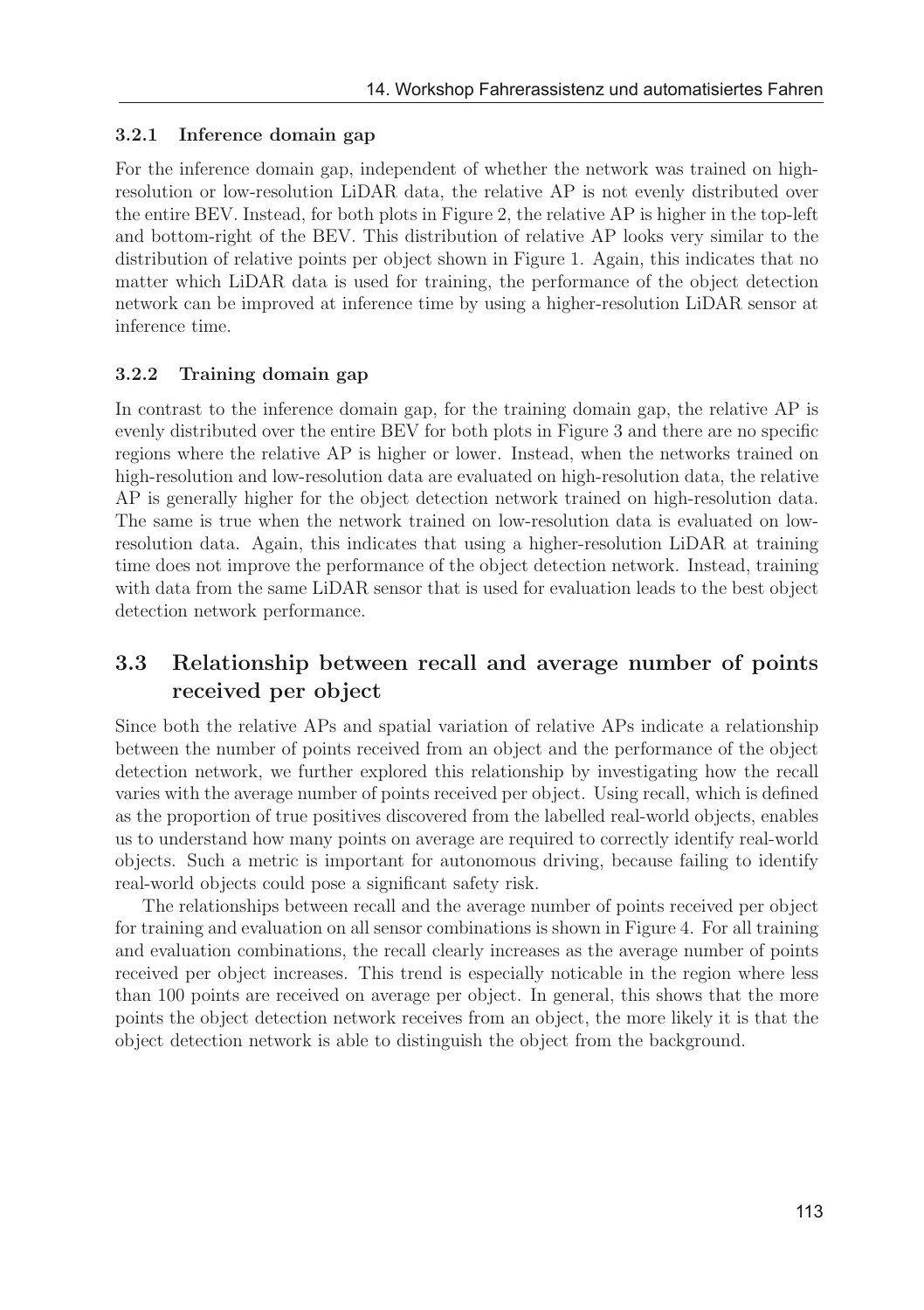

Figure 4: Recall versus average number of points received per object for training and evaluation on all sensor combinations. A recall of 1 means that all real-world objects were detected, while a recall of 0 means that no real-world objects were detected. All plots were filtered with a Savitzky-Golay filter in order to estimate the average number of points received per object required to achieve a recall of 0.5, which is indicated by the dashed black lines.

Each plot also shows the average number of points received per object required to achieve a recall of 0.5 for the given training and evaluation LiDAR sensor combination. These values are summarised in Table 2 for the inference domain gap and the training domain gap.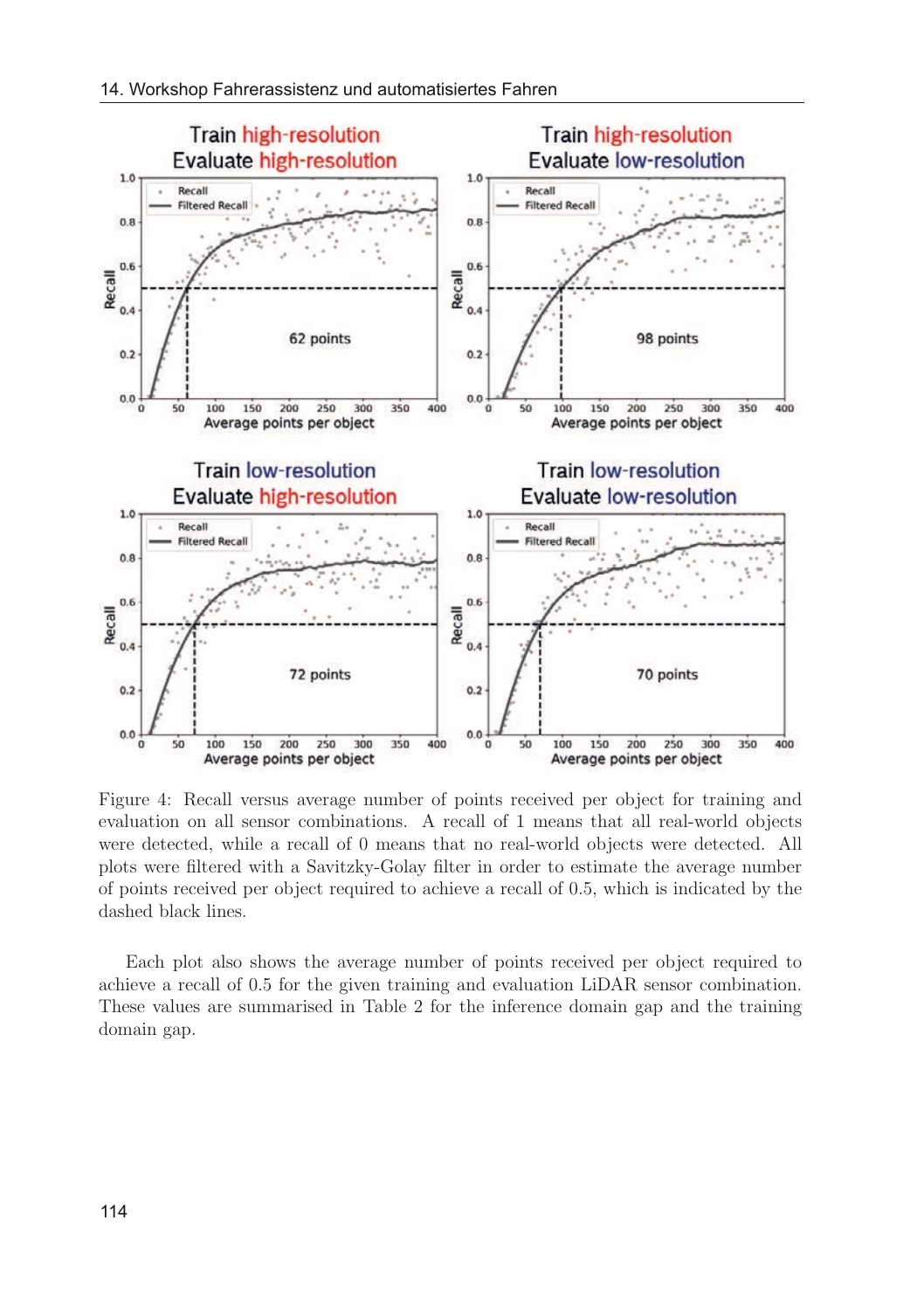Table 2: Average number of points received per object required to achieve a recall of 0.5 for object detection networks trained and evaluated on different combinations of highresolution and low-resolution LiDAR sensors. Lower is better. Top: Inference domain gap. Bottom: Training domain gap.

| Trained on | Evaluated on | Points | Trained on | Evaluated on | Points |
|------------|--------------|--------|------------|--------------|--------|
| High-res   | High-res     | 62     | Low-res    | High-res     | 72     |
| High-res   | Low-res      | 98     | Low-res    | Low-res      | 70     |
|            |              |        |            |              |        |
| Trained on | Evaluated on | Points | Trained on | Evaluated on | Points |
| High-res   | High-res     | 62     | High-res   | Low-res      | 98     |
| Low-res    | High-res     | 72     | Low-res    | Low-res      | 70     |

#### 3.3.1 Inference domain gap

At first, the average number of points required to achieve a recall of 0.5 seems to contradict the relative APs in Table 1. For the model trained on high-resolution LiDAR data, 36 fewer points per object are required on average to achieve a recall of 0.5 when evaluating with the high-resolution instead of the low-resolution LiDAR sensor. However, for the model trained on low-resolution LiDAR data, two additional points per object are required on average to achieve a recall of 0.5 when evaluating with the high-resolution instead of the low-resolution LiDAR sensor, even though the relative AP in Table 1 is higher when evaluating with the high-resolution instead of the low-resolution LiDAR sensor. This indicates that it is not just the average number of points received per object that is important, but also whether these points were recorded with the high-resolution or lowresolution LiDAR sensor. At inference time, the object detection network can detect objects with fewer points when it was trained on data from the same LiDAR sensor. This again suggests that the inference gap can not only be closed, but even reversed by using a high-resolution LiDAR sensor at inference time, because of the additional points received per object. These additional points can be observed by plotting the average number of points received per real-world object versus the average distance of the real-world objects from the LiDAR sensor for the high-resolution and low-resolution LiDAR sensors, as shown in Figure 5. This observation explains why the combination of training and evaluating on high-resolution LiDAR data results in the largest performance improvement (relative AP of +25% shown in Table 1), because the object detection network requires fewer points on average per object to be able to detect real-world objects and the LiDAR data contains more points on average per object because of the higher-resolution.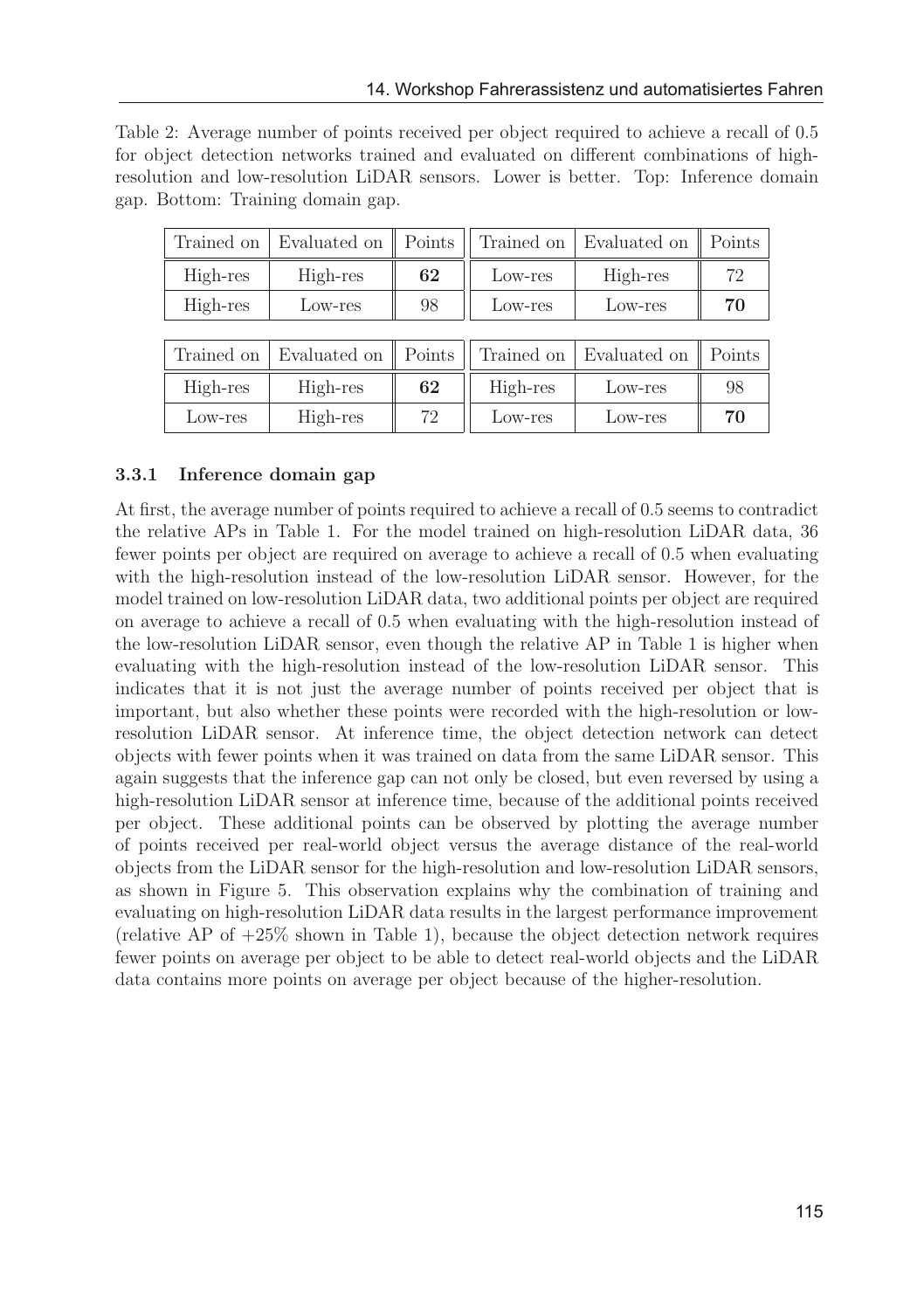

Figure 5: Average number of points received per real-world object versus average distance to the LiDAR sensor per real-world object, fitted with an exponential function. On average, more points are received per object from the high-resolution LiDAR sensor (red) than from the low-resolution LiDAR sensor (blue) and the number of points received per object decreases as the distance to the LiDAR sensor increases.

#### 3.3.2 Training domain gap

For the training domain gap, when evaluating on high-resolution LiDAR data, 10 fewer points per object are required on average when the object detection network is trained on high-resolution rather than low-resolution LiDAR data. When evaluating on lowresolution LiDAR data, 18 fewer points per object are required on average when the object detection network is trained on low-resolution rather than high-resolution LiDAR data. This is consistent with the relative APs in Table 1, which show that training the object detection network on data from the same LiDAR sensor results in the best performance at inference time. This again indicates that the training gap cannot be closed by increasing the average number of points per object by using a higher-resolution LiDAR sensor at training time. Instead, the performance drops when a different LiDAR sensor is used for training, independent of whether the LiDAR used for training is higher-resolution or lower-resolution than the LiDAR used at inference time.

## 4 Conclusions

In this work, we investigated sensor-to-sensor domain gaps in LiDAR object detection networks. Using a unique dataset, which enabled us to study the domain gaps independent of other effects, we showed that there are actually two distinct domain gaps - the inference domain gap and the training domain gap. The inference domain gap varies strongly with the average number of points per object at inference time and our experiments show that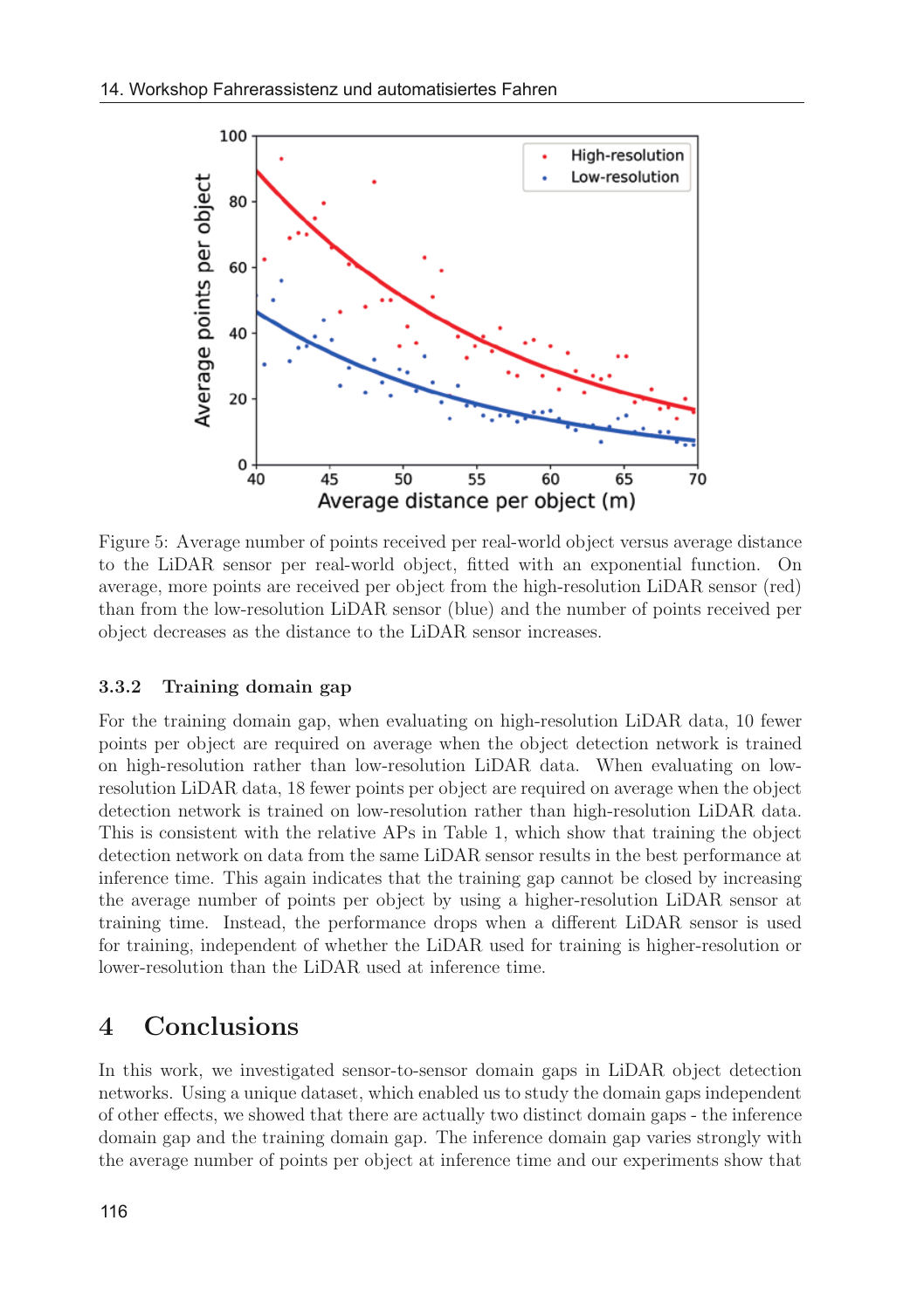increasing the average number of points per object by using a higher-resolution LiDAR sensor at inference time, can improve the performance of the object detection network, independent of which LiDAR data was used for training. This indicates that it is better to use a high-resolution LiDAR for inference, even if the network has been trained with data from a low-resolution LiDAR. In contrast, the training domain gap does not vary with the number of points per object. Our experiments show that adding more points to the objects at training time, by training with a higher-resolution LiDAR sensor, does not improve performance, but actually worsens the performance. In this case, if inference will be carried out with a low-resolution LiDAR, it is better to train with data from the same low-resolution LiDAR, even if a high-resolution LiDAR is available. These important findings show that different strategies are required to close these distinct inference and training domain gaps.

In the future, the same analysis could be applied to other sensor modalities [14], such as radar [15]. It could also be applied to other domain gaps, such as weather domain gaps, since it is known that significantly fewer LiDAR points are typically received in rainy weather than in dry weather [10]. In fact, our initial experiments on weather domain gaps indicate very similar behaviour to the sensor-to-sensor domain gaps, since we also observe a distinct inference domain gap which varies strongly with the average number of points per object at inference time and a distinct training domain gap which does not vary with the number of points per object. Again, this highlights the importance of using different strategies to close these distinct inference and training domain gaps.

### Acknowledgements

The research leading to these results is funded by the German Federal Ministry for Economic Affairs and Energy (BMWi) within the project "KI Delta Learning" (Förderkennzeichen 19A19013D). The authors would like to thank the consortium for the successful cooperation.

# References

- [1] M. Hnewa and H. Radha, "Object detection under rainy conditions for autonomous vehicles: A review of state-of-the-art and emerging techniques," IEEE Signal Processing Magazine, 2021.
- [2] A. Singha and M. K. Bhowmik, "Moving object detection in night time: A survey," 2nd International Conference on Innovations in Electronics, Signal Processing and Communication (IESC), 2019.
- [3] X. Wang, H. Pan, K. Guo, X. Yang, and S. Luo, "The evolution of lidar and its application in high precision measurement," IOP Conference Series: Earth and Environmental Science, 2020.
- [4] J. Li, Y. Wong, Q. Zhao, and M. S. Kankanhalli, "Learning to learn from noisy labeled data," Proceedings of the IEEE/CVF Conference on Computer Vision and Pattern Recognition (CVPR), 2019.